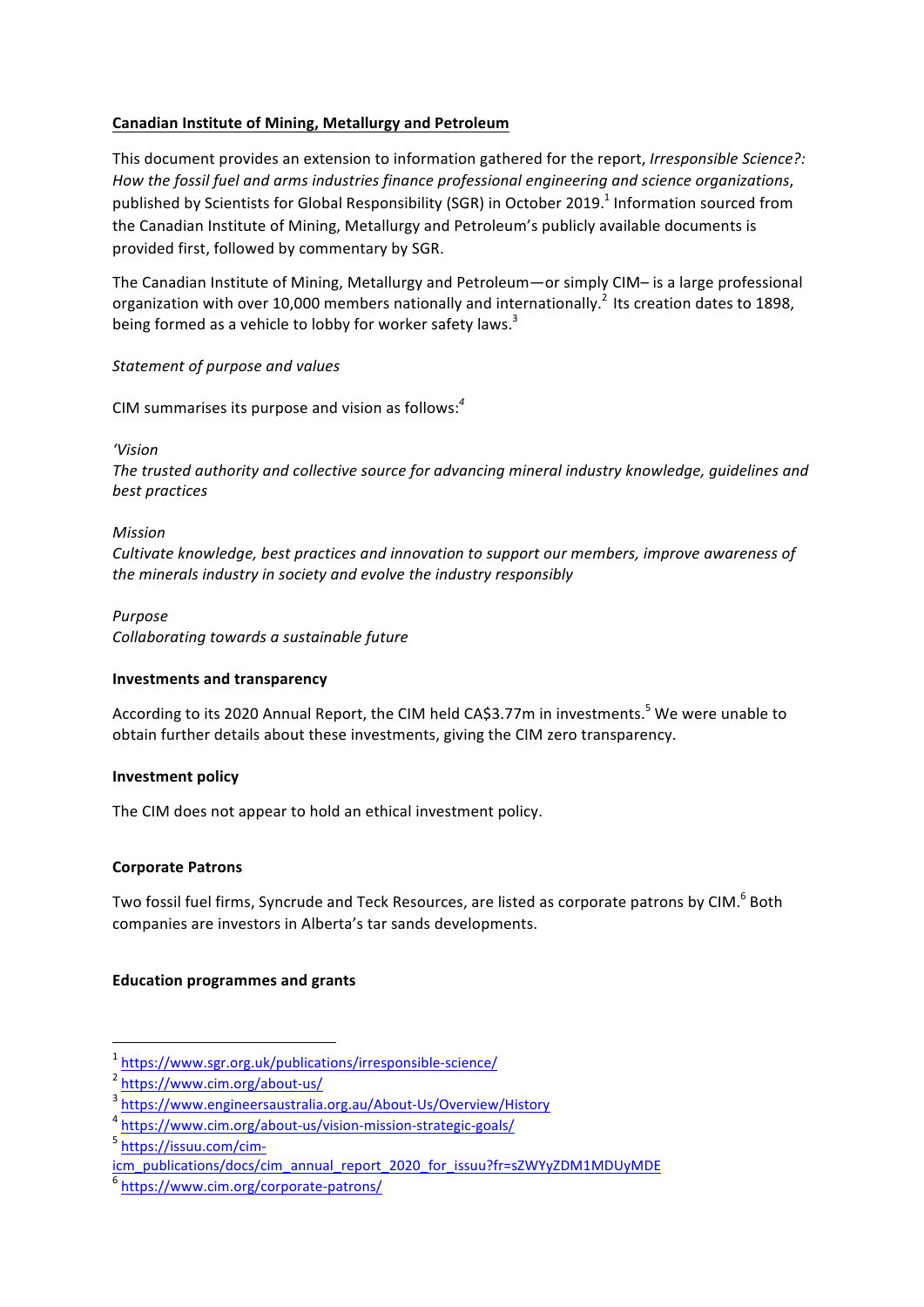CIM does not appear to be accepting corporate sponsorship from fossil fuel companies for its education courses.

#### **Events sponsorship**

CIM's 2021 Convention included Teck as a 'Gold sponsor'.<sup>7</sup> This means that the company donated between CA\$20,000-30,000 to support the event.

#### **Environmental policy**

We were unable to find any evidence of an environmental policy or positions on climate change or loss of biodiversity. CIM does have an Environmental and Social Responsibility Society (ESRS) with the following goals:

#### *Vision*

*ESRS's* vision is to provide leadership and professional development opportunities as they relate to the social and environmental responsibility and performance of the Canadian mining industry. *ESRS* encourages leading practices, a culture of responsibility, and enhanced social and environmental performance management of the industry through collaboration with all interested *and affected parties.*

#### *Mission*

Educate and promote strategies to prevent conflicts and improve mining-community relations by *moving towards integrated, inclusive and transparent planning & partnered developments, as well as* striving to eliminate the environmental risks and impacts of mining.

#### **Other relevant information**

CIM is a partner with the Mining Association of Canada (MAC), a national organization that created the 'Towards Sustainable Mining' (TSM) standard.<sup>8</sup> This standard protects environments through a number of protocols, including biodiversity conservation, climate change, crisis management, and indigenous land rights amongst others.<sup>9</sup> MAC represents over 75% of Canada's minerals and metals production.10

CIM Magazine, the organization's publication, regularly includes articles on news relating to climate change. $^{11}$ 

#### **SGR** comments

SGR acknowledges that CIM's ESRS and its partnership with MAC signals some concern with the environmental effects associated with the mining industry.

SGR has continuing concerns, however, on the following aspects:

## *Transparency*

<sup>7</sup> https://convention.cim.org/2021/en/partner-with-us/proud-sponsors/

<sup>8</sup> https://mining.ca/towards-sustainable-mining/

<sup>9</sup> https://mining.ca/towards-sustainable-mining/protocols-frameworks/

<sup>10</sup> https://magazine.cim.org/en/news/2021/new-tsm-protocol-emphasizes-climate-change-adaptation-en/

<sup>11</sup> https://magazine.cim.org/en/search/?search=climate+change&sort=relevance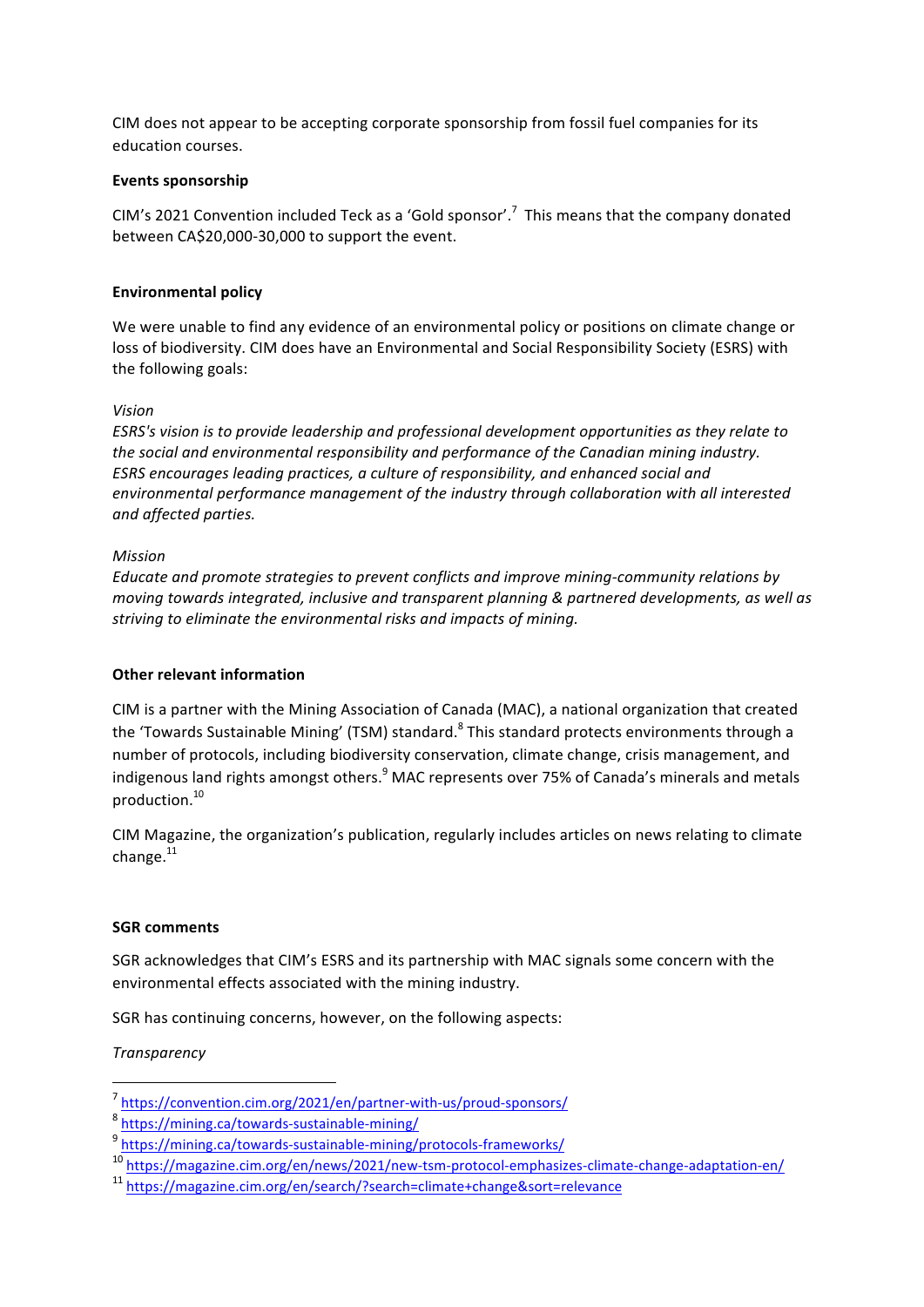CIM has very low public transparency on its company investments, with there being no accessible information available on the types of funds where the CA\$3.77m highlighted in the company's 2020 financial report is held or which company is managing investments. Without this information or access to an investment policy, we are unable to determine whether investments are held in funds that include fossil fuel companies.

Given that many members of the public are deeply concerned about climate change and CIM's stated organizational purpose of 'Collaborating towards a sustainable future'<sup>12</sup>, any investment by the CIM in fossil fuel companies, whether directly or indirectly via mutual funds, would be concerning to say the least.

## *Sponsorship (education, corporate)*

- **Teck Resources**
- Syncrude

According to the Transition Pathway Initiative (TPI), Teck Resources is not aligned with a pathway that would limit global warming to 1.5°C or below.<sup>13</sup> Syncrude is a joint venture between Suncor Energy, Imperial Oil Resources Limited, Sinopec Oil Sands Partnership and CNOOC Oil Sands Canada.<sup>14</sup> According to the TPI, Suncor Energy, Imperial Oil, Sinopec China Petroleum& Chemical and CNOOC are not aligned with a pathway that would limit global warming to 1.5°C or below.<sup>15</sup>

What's more, Teck Resources, Suncor Energy, Imperial Oil, Sinopec China Petroleum & Chemical, and CNOOC have not committed to meeting the rigorous criteria set by the Science Based Targets initiative for emissions reductions, which numerous other leading corporations have signed up to.<sup>16</sup> Until fossil fuel companies meet the criteria of the Science Based Targets initiative and have set targets to cut their emissions by 2050 in line with a 1.5°C limit to warming, we are urging thought leaders such as CIM to divest from these companies to keep up the pressure on them.

In addition, there are concerns about these companies' wider environmental and corporate performance:

# *Teck Resources*

The organization was recently fined CA\$60m for the pollution of Canada's Elk and Fording rivers in 2012.17

While Teck has recently appeared keen to present itself as a diversified and sustainable mining company, the company was up until 2020 seeking approval for a C\$20.6bn tar sands mine.<sup>18</sup>

*Syncrude*

<sup>13</sup> https://www.transitionpathwayinitiative.org/companies/teck-resources-diversified-mining

<sup>12</sup> https://www.cim.org/about-us/vision-mission-strategic-goals/

<sup>14</sup> https://syncrude.ca/

<sup>15</sup> https://www.transitionpathwayinitiative.org/companies/

<sup>16</sup> https://sciencebasedtargets.org/companies-taking-action#table

<sup>17</sup> https://www.cbc.ca/news/canada/british-columbia/teck-fined-60m-contaminating-bc-rivers-1.5965646

<sup>18</sup> https://www.teck.com/media/2020-Sustainability-Report.pdf; 

https://www.theguardian.com/world/2020/feb/24/canadian-mine-giant-teck-resources-withdraws-plans-tarsands-project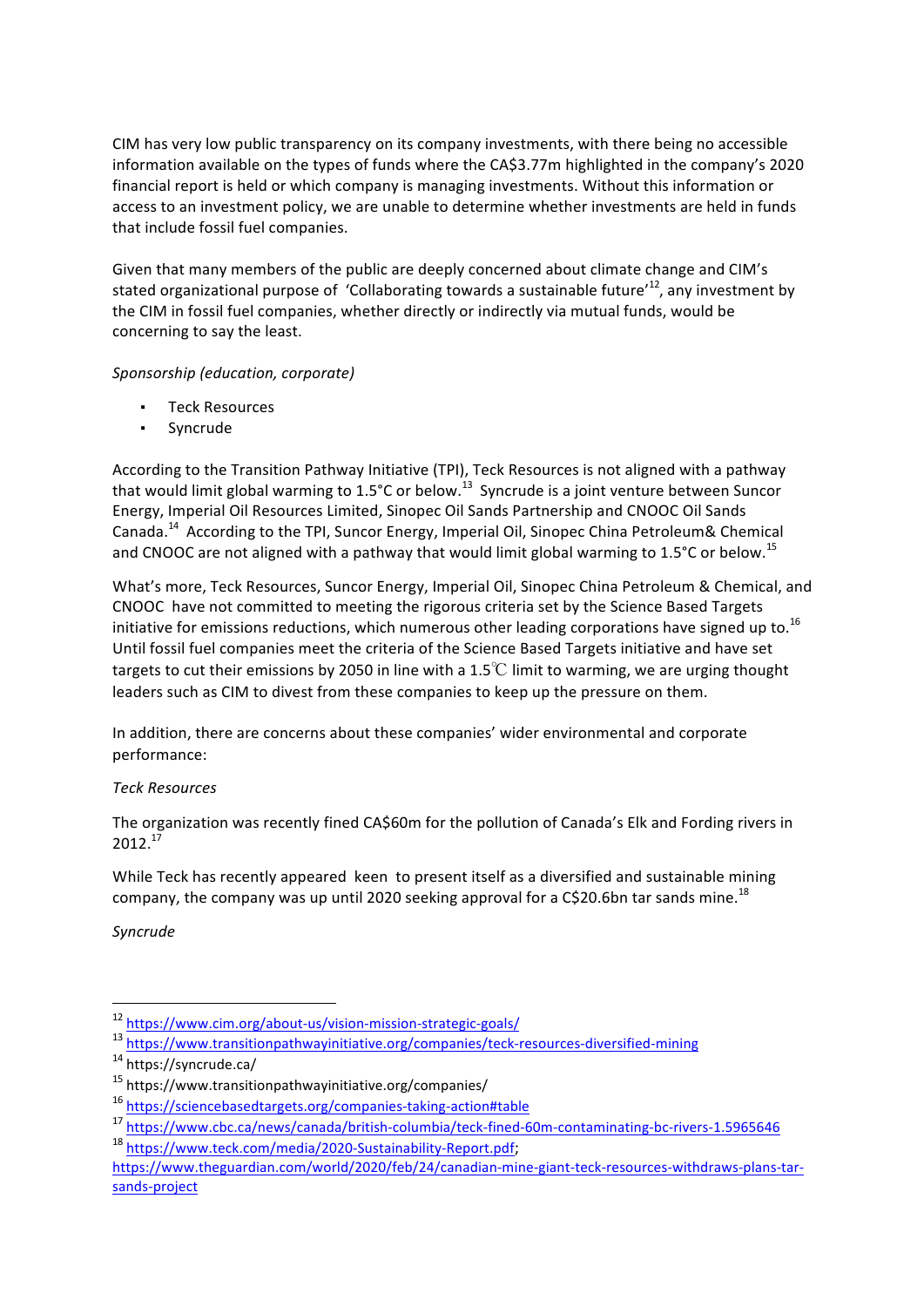Syncrude is a significant joint venture in the controversial Athabasca tar sands project, producing nearly 375,000 barrels per day.<sup>19</sup>

SGR has concerns about investments in and financial ties to fossil fuel companies by professional science and engineering organizations for these reasons:

- Professional science and engineering organizations have considerable influence with politicians and the public and it's crucial that they put in place robust science-based targets and plans that are compatible with the goals of the Paris Agreement - and end lobbying behaviour that could undermine it:
- As the UK Health Alliance on Climate Change puts it, "engaging with companies whose business model relies on fuel extraction is of limited use—only divestment will stop extraction".<sup>20</sup> Worldwide, according to the Alliance, over 1,000 organizations with £7 trillion assets have committed to divesting from fossil fuels and instead investing in climate solutions.<sup>21</sup> Research indicates that divestment reduces the price of fossil fuel shares. According to a team at the University of Waterloo in Canada, "lower share prices increase the costs of capital for the fossil fuel industry, which in turn decreases their ability to explore new resources and exploit proven resources".<sup>22</sup> The greater the likelihood of these fossil fuel resources staying in the ground, the more likely we are to meet the international climate change targets agreed under the Paris Agreement in order to prevent potentially catastrophic climate change;
- In order to keep to the below  $2^{\circ}$ Garget, only one-fifth of known fossil fuel reserves can be burned, putting these assets at risk of becoming stranded. The fraction is even smaller when considering how to meet the 1.5<sup>°</sup> $\alpha$ arget. According to the UK Health Alliance on Climate Change, fossil fuels are an increasingly risky investment and fossil fuel free indexes equalled or outperformed unsustainable alternatives for 5-10 years. "Divestment announcements by prominent investors signal financial risks to the market, which in turn depress share prices," say the University of Waterloo researchers. "Therefore, divestment announcements can have a measurable impact on the fossil fuel industry." Shell said in 2018 that divestment had become a material risk to its business.<sup>23</sup> In 2020 fund manager CCLA, which invests on behalf of charities including Church of England dioceses, dropped its investments in oil giants Shell and Total for financial reasons.<sup>24</sup> On January 27<sup>th</sup> 2021, ratings agency S&P warned 13 oil and gas companies, including Royal Dutch Shell and Total, that it is considering downgrading their credit ratings. The agency has increased its risk rating for the oil and gas sector as a whole from "intermediate" to "moderately high" because of the move away from fossil fuels, poor profitability and volatile prices, according to news reports.<sup>25</sup> There are also signs that oil companies may struggle to recruit employees with the skills they need.<sup>26</sup>

<sup>19</sup> https://www.nationalgeographic.co.uk/environment/2019/04/worlds-most-destructive-oil-operation-andits-growing ; https://www.mining-technology.com/projects/syncrude/

<sup>20</sup> http://ukhealthalliance.org/divestment

<sup>21</sup> https://www.divestinvest.org/11-trillion-counting-divestinvest/

<sup>22</sup> https://theconversation.com/how-divesting-of-fossil-fuels-could-help-save-the-planet-88147

<sup>23</sup> https://www.theguardian.com/commentisfree/2019/oct/13/divestment-bank-european-investment-fossilfuels

<sup>24</sup> https://www.divestinvest.org/church-of-england-fund-drops-remaining-fossil-fuel-investments/

<sup>25</sup> https://www.theguardian.com/business/2021/jan/27/rating-agency-sp-warns-13-oil-and-gas-companiesthey

<sup>26</sup> https://www.ft.com/content/3b53f1bd-4625-4733-afb9-af4301257506